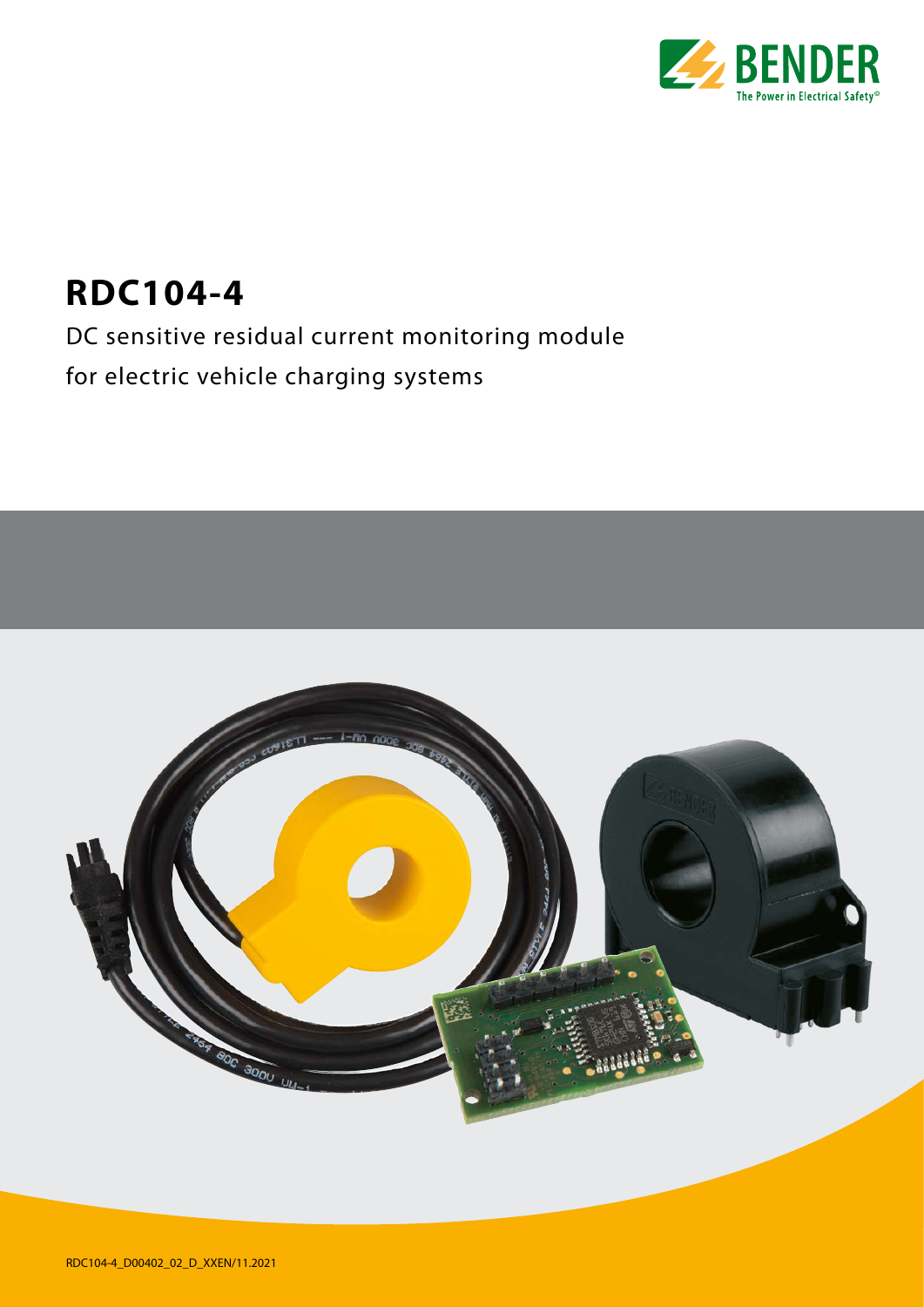#### RDC104-4 **DC sensitive residual current monitoring module for electric vehicle charging systems**





#### **RDC104-4**

#### **Device features**

- Three outputs (DC1, DC2, Error)
- Measuring range DC ±300 mA
- Residual current resolution 0.2 mA
- Patented measurement technology
- Load current up to 48 A r.m.s. (singlephase) or 3 x 32 A r.m.s. (three-phase)
- Fault output (integrated self monitoring and test functions)
- High insensitivity to external interferences
- Wide range of use even in severe environments (e.g. in the event of external magnetic fields)

• As a RDC-M module in applications according to DIN EN 61851 or IEC 62955, the RCD104-4 can replace a type B RCD when combined with a type A RCD and a suitable switching device (e.g. a power relay).

#### **Approvals**

# $C \in Y^{\times}$

#### **Product description**

The residual current monitoring module RDC104-4 is used **in combination** with a **measuring current transformer** CTBC17 or W15BS and a **type A RCD** which has to be provided in the installation for DC fault current monitoring of AC charging systems for electric vehicles in which AC or DC fault currents can occur.

The rated voltage  $U_n$  is 250 V and the rated current (charging current)  $I_n = 1 \times 48$  A/3 x 32 A. The RDC104-4 is suitable for integration into a charging unit Mode 3 (AC) as a RDC-M module according to IEC 62955.

**The RDC104-4 is only intended for purchase by the manufacturer of the charging system and not for end users!**

#### **Function**

The residual current evaluation unit consists of an externally connected measuring current transformer CTBC17 or W15BS for measuring and the RDC104-4 for evaluating the residual currents. The RDC104-4 determines the DC component of the residual current.

The RDC104-4 signals a limit value violation at the outputs DC1 and DC2. The limit values depend on the variant and, in connection with the type A RCD, meet the respective normative shutdown requirements in accordance with IEC 62955.

Charging process: Before each charging process, the charge controller must check that the RDC104-4 functions correctly. The charging process must be disabled. Regular testing increases the safety of the charging process and prevents long-term drift of the residual current measurement by means of an internal offset measurement.

Measuring current transformer: The measuring current transformers CTBC17 or W15BS are magnetically shielded, so that no external interference can affect the residual current measurement.

#### **Standards**

The device RDC104-4 series complies with the following device standards:

- **• IEC 62955** (Residual direct current detecting device (RDC-DD) to be used for mode 3 charging of electric vehicles)
- **• IEC 60364-7-722** (Low-voltage electrical installations Part 7-722: Requirements for special installations or locations – Supplies for electric vehicles)
- **• DIN EN 61851-1** (Electrical equipment of electric road vehicles Electric vehicle conductive charging system – Part 2-2: AC electric vehicle charging station)

#### **Patents**

EP 2 571 128 / US 9,397,494 / ZL 201210157968.6 / CN 103001175, EP 2 813 856

#### **Ordering information**

| <b>Description</b>               | Diameter/<br><b>Connection cable</b> | <b>Type</b>        | Art. No.  |
|----------------------------------|--------------------------------------|--------------------|-----------|
| RDC-M module acc. to IEC 62955   |                                      | <b>RDC104-4</b>    | B94042483 |
| Measuring current<br>transformer | 15 mm/1470 $\pm$ 30 mm               | <b>W15BS</b>       | B98080065 |
|                                  | 15 mm/180 $\pm$ 30 mm                | W15BS-02           | B98080067 |
|                                  | 15 mm/325 $\pm$ 25 mm                | W15BS-03           | B98080068 |
|                                  | $17$ mm/--                           | CTBC17             | B98080070 |
| Connection cable CTBC17          | $-180 \pm 30$ mm                     | CTBC17-Cable180MM  | B98080540 |
|                                  | $-2325 \pm 25$ mm                    | CTBC17-Cable325MM  | B98080541 |
|                                  | $-$ /1470 $\pm$ 30 mm                | CTBC17-Cable1470MM | B98080542 |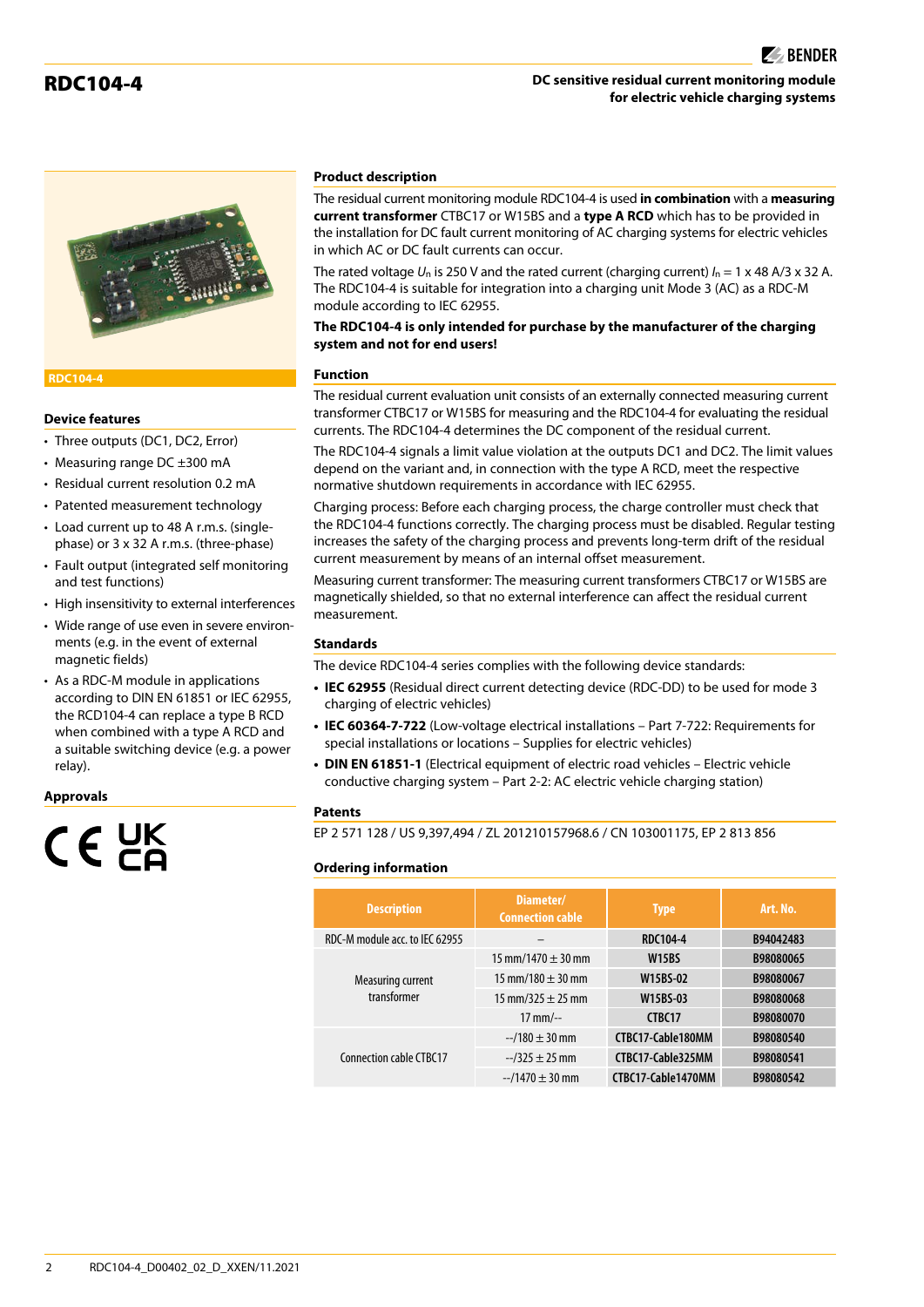1) اده) 4 5 6

5



### **Wiring diagram**

#### **Dimension diagram**

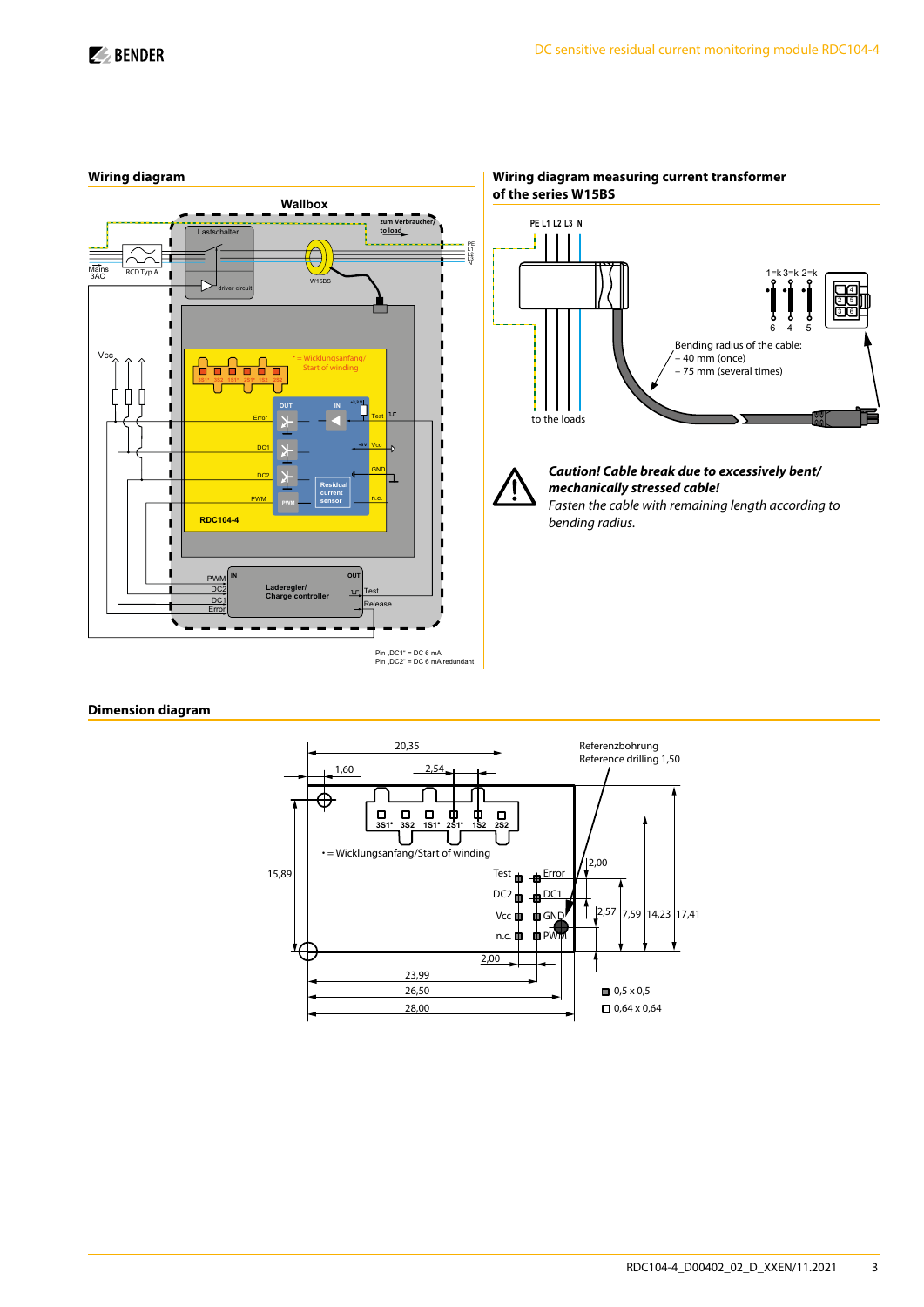#### **Connection socket measuring current transformer**



 $\bullet$ C  $\bullet$  $\bullet$  $\bullet$ С 3S1\* 3S2 1S1<sup>\*</sup> 2S1<sup>\*</sup> 1S2 2S2  $*$  = Start of winding



| <b>Description</b>                     | <b>Evaluating board</b> | <b>Socket</b> |
|----------------------------------------|-------------------------|---------------|
| Test winding (start of winding)        | $351*$                  | b             |
| Test winding                           | 352                     | e             |
| Measuring winding 2 (start of winding) | $151*$                  |               |
| Measuring winding 1 (start of winding) | $251*$                  | a             |
| Measuring winding 2                    | 1S <sub>2</sub>         | d             |
| Measuring winding 1                    | 2S2                     |               |

#### **Inputs/outputs**

|   |      |  | $\left  \text{Test} \right $ $\Box$ Error $\left  \right $ 2 |  |
|---|------|--|--------------------------------------------------------------|--|
| 3 |      |  | DC2 DC1                                                      |  |
|   |      |  | $Vcc$ <b>d</b> GND                                           |  |
|   | n.c. |  | $\blacksquare$ PWM                                           |  |

Recommended drilling diameter: ø 1,1 mm

Recommended drilling diameter pins: Ø 0,9 mm

| 1 - Test Input test<br>activated by GND for 30 ms1.2 s    |
|-----------------------------------------------------------|
| 2 - Error Fault output (active low)                       |
| LOW: no system fault                                      |
| HIGH: system fault                                        |
| 3 - DC2 IEC: current output DC 6 mA<br>(active low)       |
| LOW: $I_{\Delta n2}$ < DC 6 mA,<br>no system fault        |
| HIGH: $I_{\text{AD}} \geq$ DC 6 mA<br>and/or system fault |

| 4 - DC1                  | IEC: current output DC 6 mA<br>(active low)               |
|--------------------------|-----------------------------------------------------------|
|                          | LOW: $I_{\Delta n2}$ < DC 6 mA,<br>no system fault        |
|                          | HIGH: $I_{\text{M2}} \geq$ DC 6 mA<br>and/or system fault |
| 5 - Vcc                  | <b>+ Vcc:</b> Voltage supply module $+5$ V                |
| $\epsilon$<br><b>CND</b> | $C$ round                                                 |

| 6 - | <b>GND</b> | Ground |  |
|-----|------------|--------|--|
|     |            |        |  |

- **7 - n.c.** Not connected
- **8 - PWM** Output pulse width modulation  $(f = 8$  kHz)  $0...100% = DC 0...30$  mA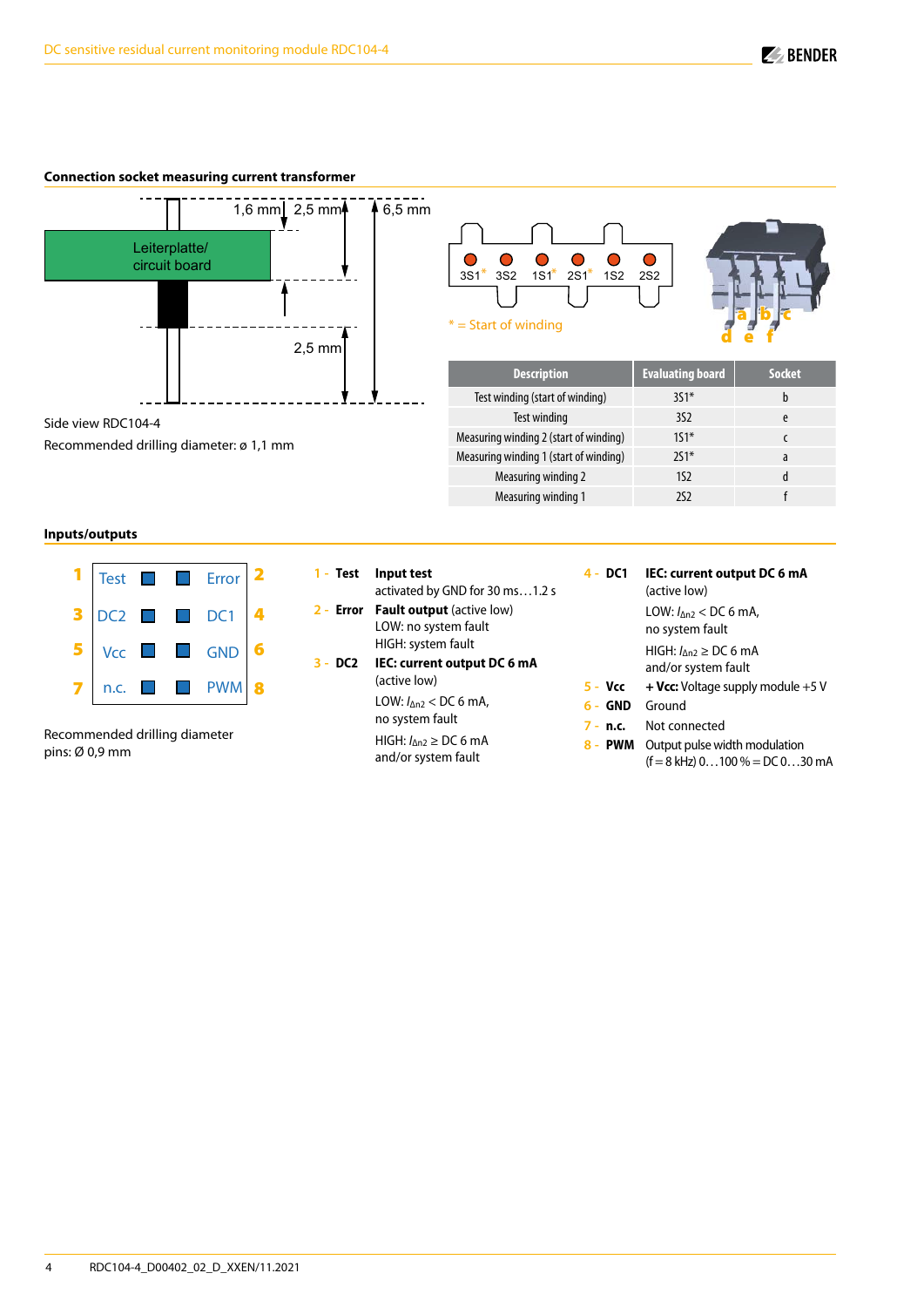#### **Technical data**

| <b>Primary circuit (monitored circuit)</b>                                        |                                            |
|-----------------------------------------------------------------------------------|--------------------------------------------|
| Rated voltage $U_n$                                                               | 250V                                       |
| Rated current / <sub>n</sub>                                                      | single-phase: 48 A                         |
|                                                                                   | three-phase: 32 A                          |
| Short-term continuous current In for 1 s                                          | 200 A                                      |
|                                                                                   |                                            |
| Insulation coordination according to IEC 60664-1/IEC 60664-3                      |                                            |
| Definitions:                                                                      |                                            |
| Measuring circuit IC1                                                             | (L1, L2, L3, N)                            |
| <b>Electronics IC2</b>                                                            | (af, Test, Error, DC1, DC2, Vcc, GND, PWM) |
| Rated voltage                                                                     | 250V                                       |
| Overvoltage category (OVC)                                                        | Ш                                          |
| Rated impulse voltage:                                                            |                                            |
| IC1/IC2                                                                           | 4 kV                                       |
| Rated insulation voltage:                                                         |                                            |
| IC1/IC2                                                                           | 250 V                                      |
| <b>Pollution degree</b><br>Protective separation (reinforced insulation) between: | 2                                          |
| IC/IC2                                                                            | OVC III, 250 V                             |
| The data are valid from the monitored primary circuit to the output circuit.      |                                            |
|                                                                                   |                                            |
| <b>Power supply</b>                                                               |                                            |
| Nominal supply voltage Vcc                                                        | DC 5 V                                     |
| Tolerance of the supply voltage $V_{cc}$                                          | ±5%                                        |
| Voltage ripple V <sub>cc</sub>                                                    | $<$ 100 mV                                 |
| Absolute maximum supply voltage Vcc                                               | DC 5,5 V                                   |
| Supply current $I_{cc}$                                                           | 45 mA                                      |
| Residual current measuring range                                                  |                                            |
| Measuring range $I_{\Delta n}$                                                    | DC $\pm$ 300 mA                            |
| Resolution $I_{\text{An}}$                                                        | DC 0.2 mA                                  |
|                                                                                   |                                            |
| <b>Response values</b>                                                            |                                            |
| RDC104-4 (IEC 62955)                                                              |                                            |
| Rated DC residual operating current / Adc                                         | 6 mA                                       |
| Response value I <sub>An2</sub>                                                   | DC6mA                                      |
| Response tolerance / An2                                                          | $50100\%$                                  |
| Restart value / An2                                                               | $<$ 3 mA                                   |
| Operating time $t_{ae}$                                                           |                                            |
| DC 6 mA                                                                           | $<$ 480 ms                                 |
| DC 12 mA                                                                          | $<$ 240 ms                                 |
| DC 30 mA                                                                          | $< 120$ ms                                 |
| DC 60 mA                                                                          | $<$ 70 ms                                  |
| DC 200 mA                                                                         | $<$ 30 ms                                  |
| DC 300 mA                                                                         | $<$ 30 ms                                  |
| <b>Outputs DC1, DC2, Error</b>                                                    |                                            |
| Type                                                                              | Open Collector (NPN)                       |
| Switching capacity                                                                | DC 40 V/20 mA                              |
| Signalling times in the event of module and hardware errors                       |                                            |
| Error                                                                             | $\leq 1.5$ s                               |
| DC1                                                                               | $\leq$ 2.5 s                               |
| DC2                                                                               | $\leq$ 2.5 s                               |
| <b>Measurement output (PWM)</b>                                                   |                                            |

| PushPull             |
|----------------------|
| 3.13.5V              |
| 0.005V               |
| 8 kHz                |
| $0100\% = D[030]$ mA |
| $10 \text{ mA}$      |
|                      |

| <b>Control input (TEST)</b>                                                                                   |                                      |                  |
|---------------------------------------------------------------------------------------------------------------|--------------------------------------|------------------|
| Type                                                                                                          | LOW: activated state                 |                  |
|                                                                                                               | HIGH: deactivated state              |                  |
| Switching thresholds                                                                                          | HIGH: 3.1 5.5 V                      |                  |
|                                                                                                               | LOW: 0 0.6 V                         |                  |
| EMV (DIN EN 61851-1, DIN EN 61851)                                                                            |                                      |                  |
| ESD restrictions: The RDC104-4 must be mounted in an enclosure that complies with<br>the mentioned standards. |                                      |                  |
| Restrictions line-conducted interferences: The supply conductor must fulfil the                               |                                      |                  |
| requirements of the voltage supply (see manual)                                                               |                                      |                  |
| ESD immunity acc. to Human Body Model JESD22-A114                                                             |                                      | $\pm$ 2 kV (air) |
|                                                                                                               | $\pm$ 2 kV (contact)                 |                  |
| Operating temperature                                                                                         |                                      | $-3080$ °C       |
| Storage temperature                                                                                           |                                      | $-4085$ °C       |
| <b>Climatic class</b>                                                                                         |                                      |                  |
| Stationary use (IEC 60721-3-3) (except condensation, water and formation of ice)                              |                                      | 3K24             |
| Transport (IEC 60721-3-2)                                                                                     |                                      | 2K11             |
| Long-term storage (IEC 60721-3-1)                                                                             |                                      | 1K21             |
| <b>Classification of mechanical conditions</b>                                                                |                                      |                  |
| Stationary use (IEC 60721-3-3)                                                                                |                                      | 3M11             |
| <b>Transport (IEC 60721-3-2)</b>                                                                              |                                      | 2M4              |
| Long-term storage (IEC 60721-3-1)                                                                             |                                      | 1M12             |
| Range of use                                                                                                  |                                      | < 4000 m         |
| <b>Degree of protection</b>                                                                                   |                                      |                  |
| RDC-104-4                                                                                                     |                                      | IP <sub>00</sub> |
| Measuring current transformer (without connector plug)                                                        |                                      | <b>IP55</b>      |
| Connections                                                                                                   |                                      |                  |
| Measuring current transformer                                                                                 |                                      |                  |
| Connection type                                                                                               | PCB plug-in connector 0.65 x 0.65 mm |                  |
| <b>Modular dimensions</b>                                                                                     | single row 6 x 2.54 mm               |                  |
| Contact surface                                                                                               |                                      | tinned           |
| Pin length                                                                                                    |                                      | $2.5 \text{ mm}$ |
| Inputs/outputs                                                                                                |                                      |                  |
| Connection type                                                                                               | PCB plug-in connector 0.5 x 0.5 mm   |                  |
| Arrangement of connections                                                                                    | double row 2 x 4 pins                |                  |
| <b>Modular dimensions</b>                                                                                     |                                      | $2.00$ mm        |
| Contact surface                                                                                               |                                      | tinned           |
| Pin length                                                                                                    |                                      | $2.5 \text{ mm}$ |
| Soldering process for PCB                                                                                     | recommended: selective soldering     |                  |
| Connection measuring current transformer CTBC17 or W15BS                                                      |                                      |                  |
|                                                                                                               |                                      |                  |

| Maximum distance RDC104-4 to connector                                           | $100 \text{ mm}$          |
|----------------------------------------------------------------------------------|---------------------------|
| Connection type                                                                  | PCB plug-in connector     |
| Number of poles                                                                  | 6(2x3 poles)              |
| <b>Modular dimensions</b>                                                        | $3.0 \text{ mm}$          |
| Number of mating cycles                                                          | 30                        |
| Manufacturer type designation                                                    | Molex MicroFit 3.0 Header |
| Article number                                                                   | 43045-0607                |
| The connector is not included in the scope of delivery. For further information, |                           |

refer to the original data sheet created by Molex.